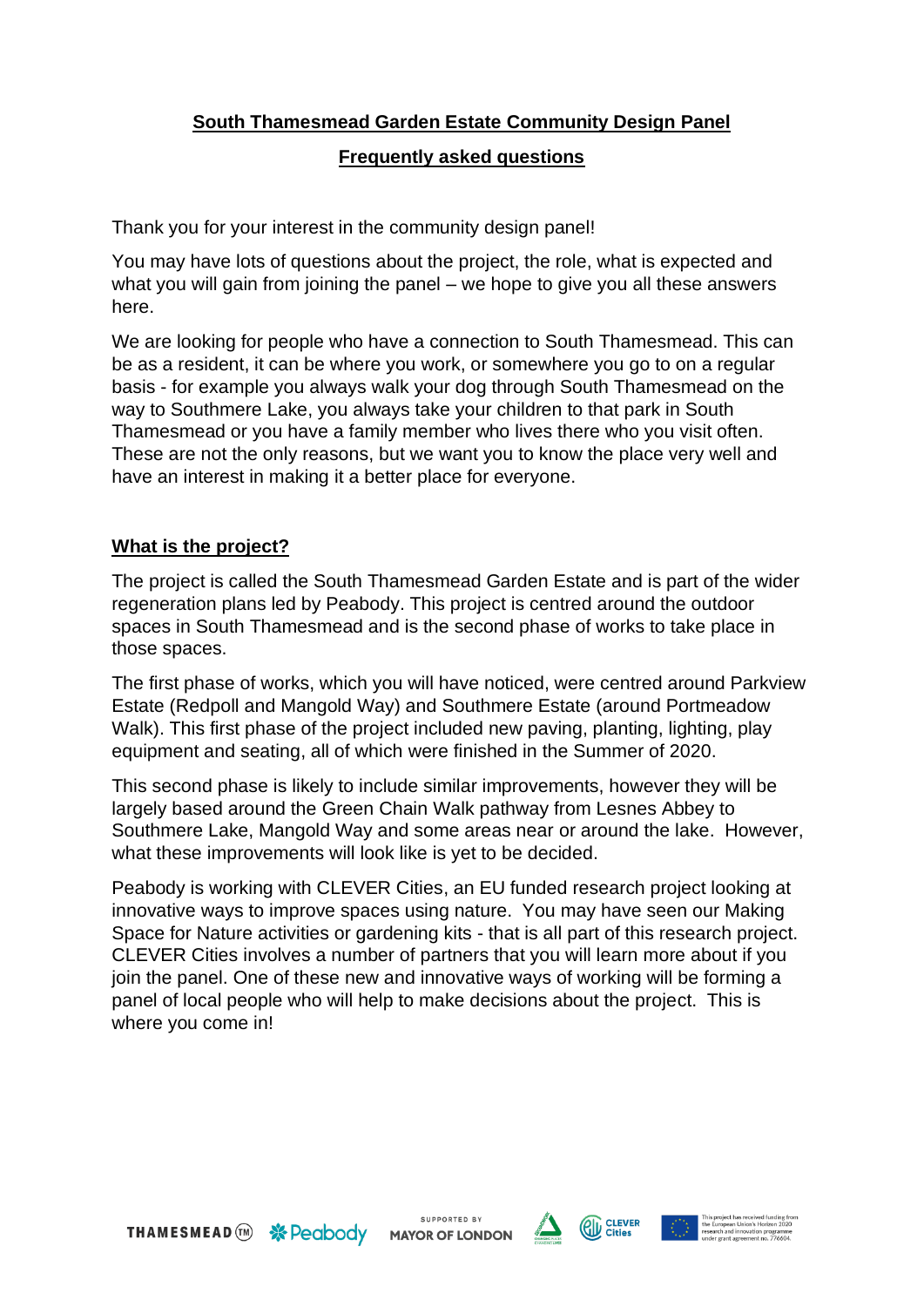# **What is the Community Design Panel?**

The Community Design Panel is a group of local people, probably around 10 people. Who will work with the project team to develop the new designs for the areas outlined above. This is a **pilot project** and the project team will be learning with you, as this is something we have never done before but we hope that with your help it will create a model for future projects.

This panel will work with the project team to share ideas and feedback from the community as new designs are developed for South Thamesmead green spaces. This includes attending meetings, getting feedback from the local community, and giving their opinions on what the project will look like and how it might benefit the community.

We are looking to bring together a diverse range of people, no specialist skills required – just an interest in the local community, able to work as part of a team, and a desire to make Thamesmead even better.

# **What is expected from me as a Panel Member?**

You will be expected to give approximately 15 hours a month of your time. This could vary slightly and there might be an opportunity to increase your hours of involvement if you wish. This time will be taken up either in meetings and workshops, attending training sessions or doing your own research including getting feedback from other members of the community.

We will give you plenty of notice for each meeting and give you time to prepare for each activity, workshop or meeting.

#### **What are the benefits of joining the panel?**

As a panel member you will receive training on various areas of the project, including design principles, decision making, research and collaboration skills. You will also learn about project management, landscape design, budgeting and community collaboration and engagement. You will gain some valuable experience and transferable skills which could benefit you in your career or workplace.

Being part of the panel can also help increase your professional and personal confidence. You will be expected to contribute in meetings as well as build relationships with the project team and your fellow panel members.

You will have real opportunity to contribute to significant change in your neighbourhood and you will get to meet other like-minded community members who are also committed to change in the local area.

SUPPORTED BY **MAYOR OF LONDON**